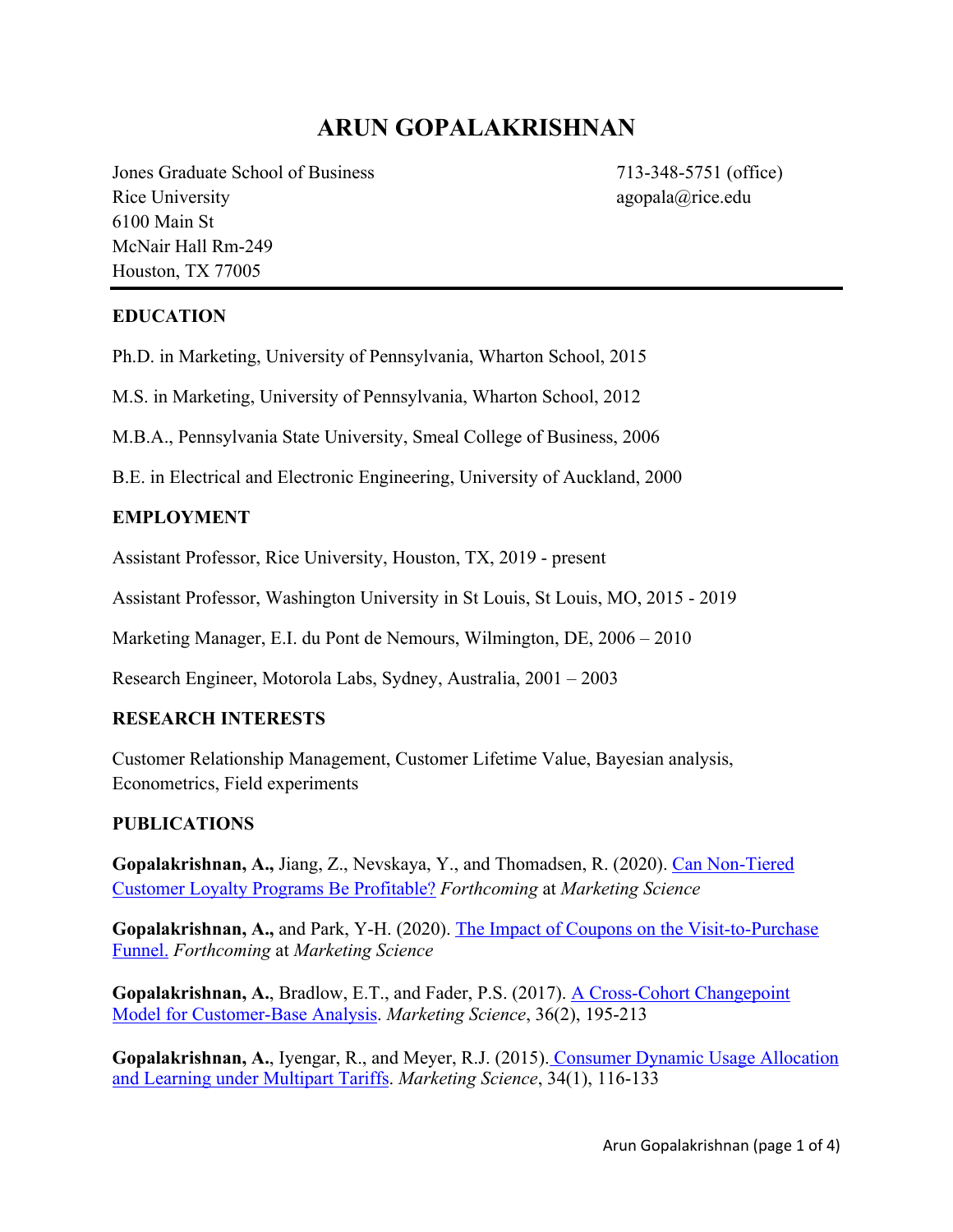Ding, M., Dong, S., Eliashberg, J., and **Gopalakrishnan, A.** (2014). Portfolio Management in New Drug Development. *Innovation and Marketing in the Pharmaceutical Industry: Achieving Sustainable Success.* Edited by Ding, M., Eliashberg, J., and Stremersch, S.

 Choi, E., Holter, T., Epps, J., and **Gopalakrishnan, A.** (2003). Temporal Structure Constrained Transformation For Speaker Adaptation. *IEEE International Conference on Acoustic, Speech and Signal Processing*, 1, 564-567

Holter, T., Epps, J., **Gopalakrishnan, A.**, and Choi, E. (2002). Affine Transformations in Speaker Adaptation – Why Simpler is Better. *Proc 9th Aust. Int. Conf. on Speech Science and Tech*, 10-15

Choi, E., Holter, T., Epps, J., and **Gopalakrishnan, A.** (2002). Exploitation of Feature Vector Structure for Speaker Adaptation. *Proc 9th Aust. Int. Conf. on Speech Science and Tech*, 172-177

# **WORKING PAPERS/UNDER REVIEW**

Chen, J., **Gopalakrishnan, A.,** and Park, Y-H. (2019). Coupons Along the Conversion Funnel: A Structural Approach. *Revising for Resubmission* at Marketing Science

**Gopalakrishnan, A.**, Bradlow, E.T., and Fader, P.S. (2018). Limited Dynamic Forecasting of Hidden Markov Models. *Revising for Resubmission* at Management Science

## **WORK IN PROGRESS**

 affect consumer loyalty? With Nan Zhao and Chak Narasimhan: How does adopting an airline's co-branded credit card

With Meng Li and Raghu Iyengar: Overage Aversion

## **INVITED REPORTS**

**Gopalakrishnan, A** and Park, Y-H. (2019). The Impact of Coupons in the Search-to-Purchase Funnel: Theory and Empirical Evidence. *Marketing Science Institute*, Report 19-106, Cambridge, MA.

## **HONORS AND AWARDS**

- Olin Award Winner, 2017 for Research that impacts business
- ISMS Doctoral Dissertation Competition Winner, 2014
- Shankar-Spiegel Dissertation Competition Winner, 2014
- AMA-Sheth Foundation Doctoral Consortium Fellow, 2014
- Amazon Web Services in Education Grant, 2013
- Ackoff Fellowship, 2013
- Winkelman Fellowship, 2012 2014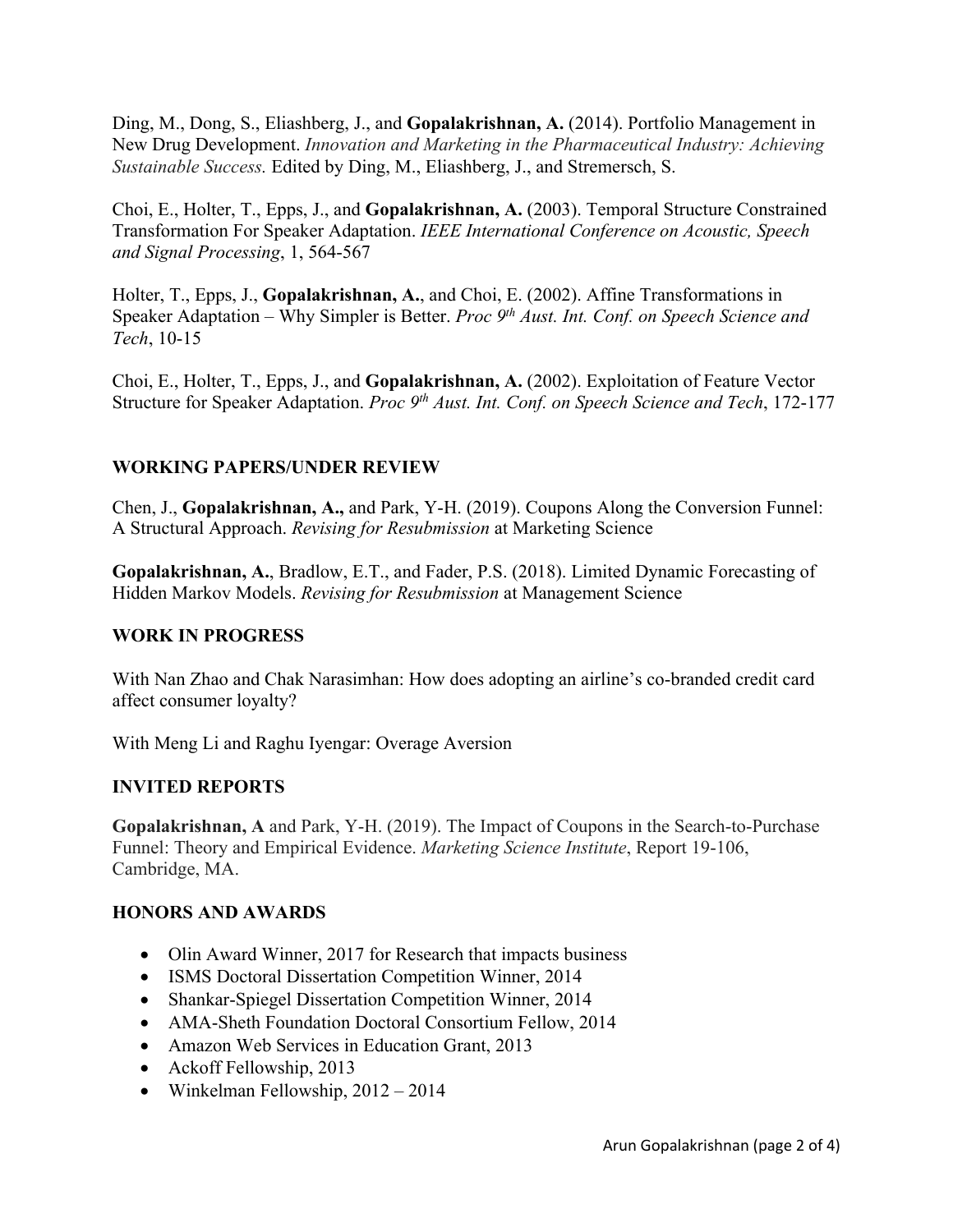- Joint Statistical Meetings Student Travel Award, 2012
- Ackoff Fellowship, 2011

# **PRESENTATIONS**

#### *The Impact of Coupons on the Visit-to-Purchase Funnel:*

 Marketing Science (Virtual Conference -2020), Rice University (Houston, TX – 2018), eBay Analytics Group Webinar (2018), Marketing Science (Philadelphia, PA – 2018), University of Virginia - Darden (Charlottesville, VA - 2018), Marketing Dynamics (Hong Kong - 2017), Mizzou-Wash U Marketing Camp (Columbia, MO - 2017)

 *Which Curve Are You On? A Latent Relationship Trajectory Model of Customer Behavior:*  University of Texas at Dallas (Richardson, TX - 2014), Washington University in St Louis (St Louis, MO - 2014), Northwestern University (Evanston, IL - 2014), University of Texas at Austin (Austin, TX - 2014), Harvard Business School (Boston, MA - 2014), London Business School (UK - 2014), Singapore Management University (Singapore - 2014), Marketing Science (Baltimore, MD - 2014).

 Ohio State University (Columbus, OH - 2017), Joint Statistical Meetings (San Diego, CA - 2012), Marketing Science (Boston, MA - 2012). *A Cross-Cohort Changepoint Model for Customer-Base Analysis:* 

 *Consumer Dynamic Usage Allocation and Learning under Multipart Tariffs:*  Theory and Practice in Marketing (UK - 2013), UT Dallas FORMS (Richardson, TX - 2013).

 *Invited Tutorial (8 hour session)-* ART Forum (Seattle, WA - 2017). *An Introduction to Probability Models for Marketing Research:* 

Discussant:

• For *Heterogeneity in HMMs: Allowing for heterogeneity in the Number of states* by Nicholas Padilla, Ricardo Montoya, and Oded Netzer at Marketing Dynamics Conference 2018

## **REVIEWING**

Ad hoc reviewer for *Management Science, Marketing Science, Journal of Marketing Research, Journal of Retailing, International Journal of Research in Marketing*, *International Journal of Artificial Intelligence and Soft Computing*